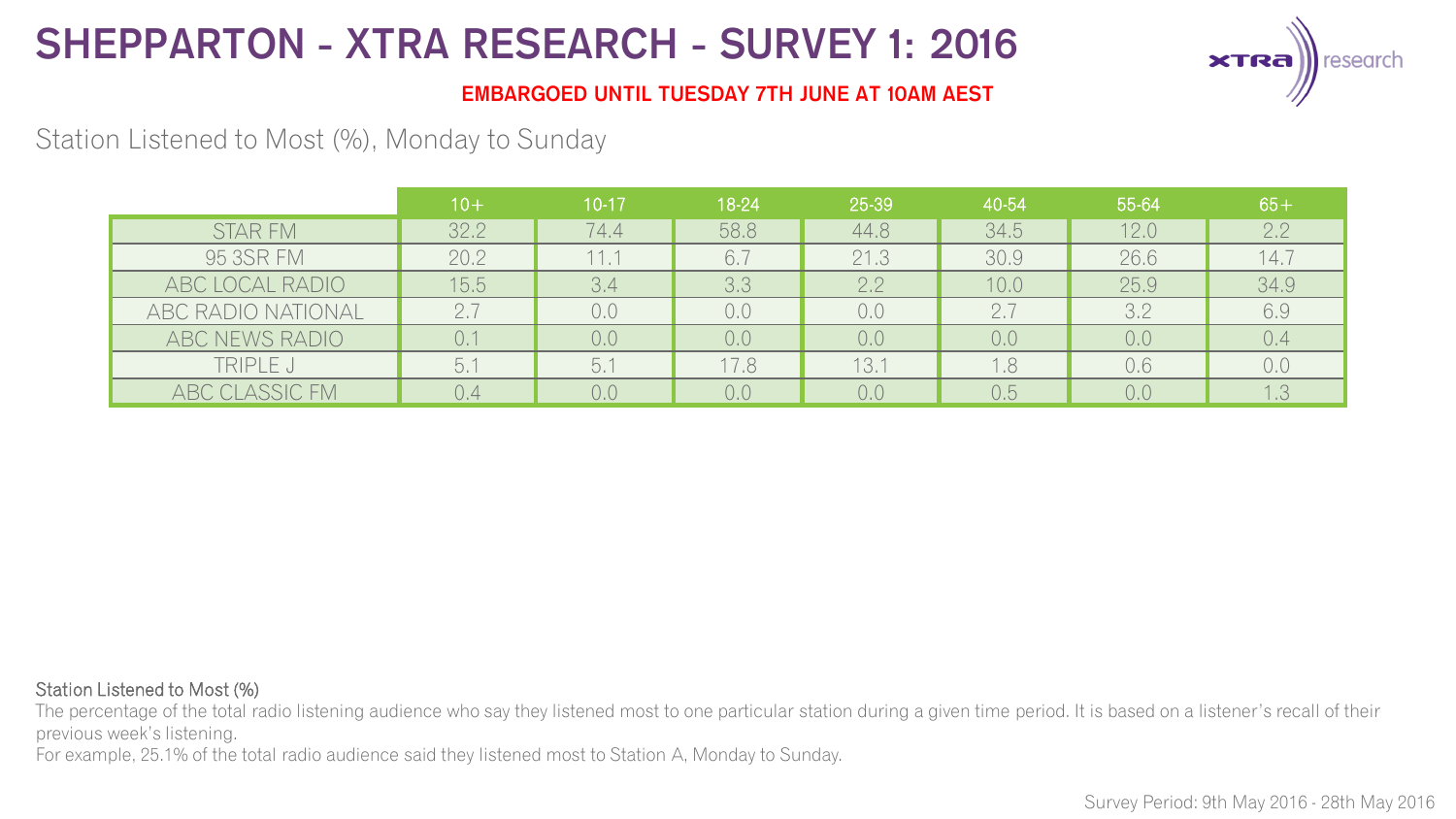

### **EMBARGOED UNTIL TUESDAY 7TH JUNE AT 10AM AEST**

### Session Listened to Most (%)

|                    | <b>Breakfast</b> | Morning | Afternoon | <b>Drive</b> | Evening | Weekend<br>Mon-Fri 5.30am-9.00am Mon-Fri 9.00am-12.00pm Mon-Fri 12.00pm-4.00pm Mon-Fri 4.00pm-7.00pm Mon-Fri 7.00pm-12.00mn Sat-Sun 5.30am-12.00mn |
|--------------------|------------------|---------|-----------|--------------|---------|----------------------------------------------------------------------------------------------------------------------------------------------------|
| <b>STAR FM</b>     | 32.2             | 24.3    | 29.6      | 38.          | 16.6    | 30.1                                                                                                                                               |
| 95 3SR FM          | 19.2             | 23.1    | 22.5      | 21.4         | 14.7    | 19.1                                                                                                                                               |
| ABC LOCAL RADIO    | 17.6             | 16.0    | 14.4      | 10.2         | 29.4    | 17.3                                                                                                                                               |
| ABC RADIO NATIONAL | 2.5              | 3,0     | 2.5       | 2,0          | 3.7     | 2.7                                                                                                                                                |
| ABC NEWS RADIO     |                  | 0.0     | 0.2       | 0.0          | 0,0     | 0,0                                                                                                                                                |
| TRIPLE J           | 5.4              | 4,6     | 5.7       |              | 3.7     | 5,9                                                                                                                                                |
| ABC CLASSIC FM     |                  |         |           |              | 0.6     |                                                                                                                                                    |

#### Session Listened to Most (%)

The percentage of the total radio listening audience who say they listened most to one particular station during a given time period. It is based on a listener's recall of their previous week's listening.

For example, 25.1% of the total radio audience said they listened most to Station A, 5.30am-9.00am Monday to Friday.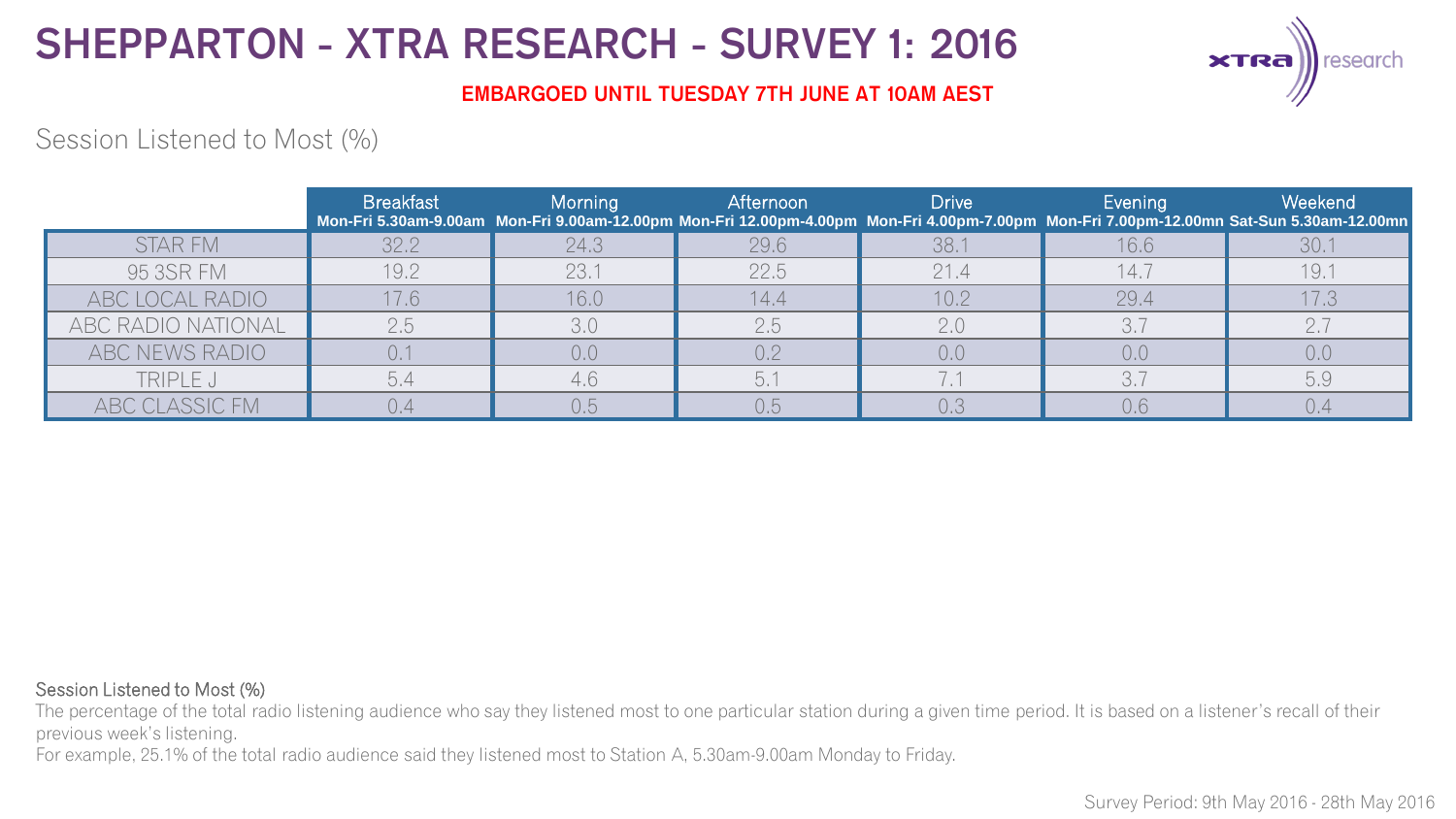

### **EMBARGOED UNTIL TUESDAY 7TH JUNE AT 10AM AEST**

## Cumulative Audience (00's) by Demographic, Mon-Sun 5.30am-12midnight

|                    | $10+$ | $10 - 17$ | 18-24 | 25-39 | 40-54 | 55-64 | $65+$ |
|--------------------|-------|-----------|-------|-------|-------|-------|-------|
| STAR FM            | 684   | 154       | 101   | 184   | 181   | 47    |       |
| 95 3SR FM          | 508   | 49        |       | 100   | 156   | 101   |       |
| ABC LOCAL RADIO    | 362   | 12        |       | 10    | 64    | 99    | 170   |
| ABC RADIO NATIONAL | 62    |           |       |       | 13    | 10    | 39    |
| ABC NEWS RADIO     |       |           |       |       |       |       |       |
| TRIPLE J           | 132   | 12        | 39    | 57    | 22    |       |       |
| ABC CLASSIC FM     |       |           |       |       |       |       |       |

#### Cumulative Audience (00's)

The total number of different people who listen to a station for at least 8 minutes during any time period, based on a listener's recall of their previous week's listening. For example, Station A has 25,000 unique listeners between 5.30am-12.00mn Monday to Sunday.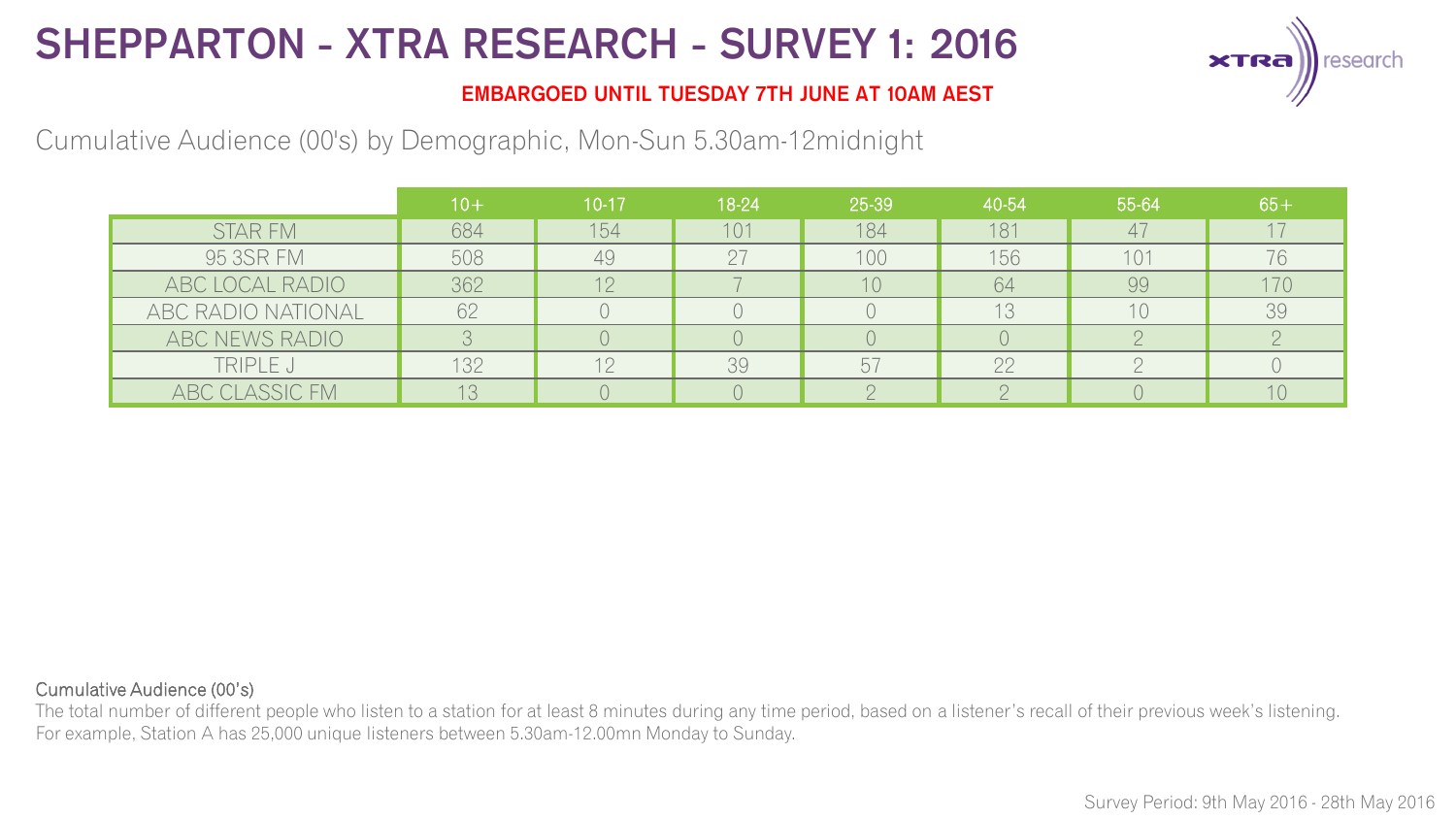

### **EMBARGOED UNTIL TUESDAY 7TH JUNE AT 10AM AEST**

Cumulative Audience (00's) by Session, P10+ [Potential: 1684]

|                    | <b>Breakfast</b> | <b>Morning</b> | Afternoon | <b>Drive</b> | Evening | Weekend<br>Mon-Fri 5.30am-9.00am Mon-Fri 9.00am-12.00pm Mon-Fri 12.00pm-4.00pm Mon-Fri 4.00pm-7.00pm Mon-Fri 7.00pm-12.00mn Sat-Sun 5.30am-12.00mn |
|--------------------|------------------|----------------|-----------|--------------|---------|----------------------------------------------------------------------------------------------------------------------------------------------------|
| STAR FM            | 539              | 296            | 365       | 488          | 56      |                                                                                                                                                    |
| 95 3SR FM          | 350              | 293            | 310       | 300          | 52      | 293                                                                                                                                                |
| ABC LOCAL RADIO    | 279              | 200            | 187       | 136          |         | 248                                                                                                                                                |
| ABC RADIO NATIONAL | 46               | 35             | 30        |              |         | 46                                                                                                                                                 |
| ABC NEWS RADIO     |                  |                |           |              |         |                                                                                                                                                    |
| TRIPLE J           | 96               |                |           | 94           |         | 93                                                                                                                                                 |
| ABC CLASSIC FM     |                  |                |           |              |         |                                                                                                                                                    |

#### Cumulative Audience (00's)

The total number of different people who listen to a station for at least 8 minutes during any time period, based on a listener's recall of their previous week's listening. For example, Station A has 25,000 unique listeners between 5.30am-12.00mn Monday to Sunday.